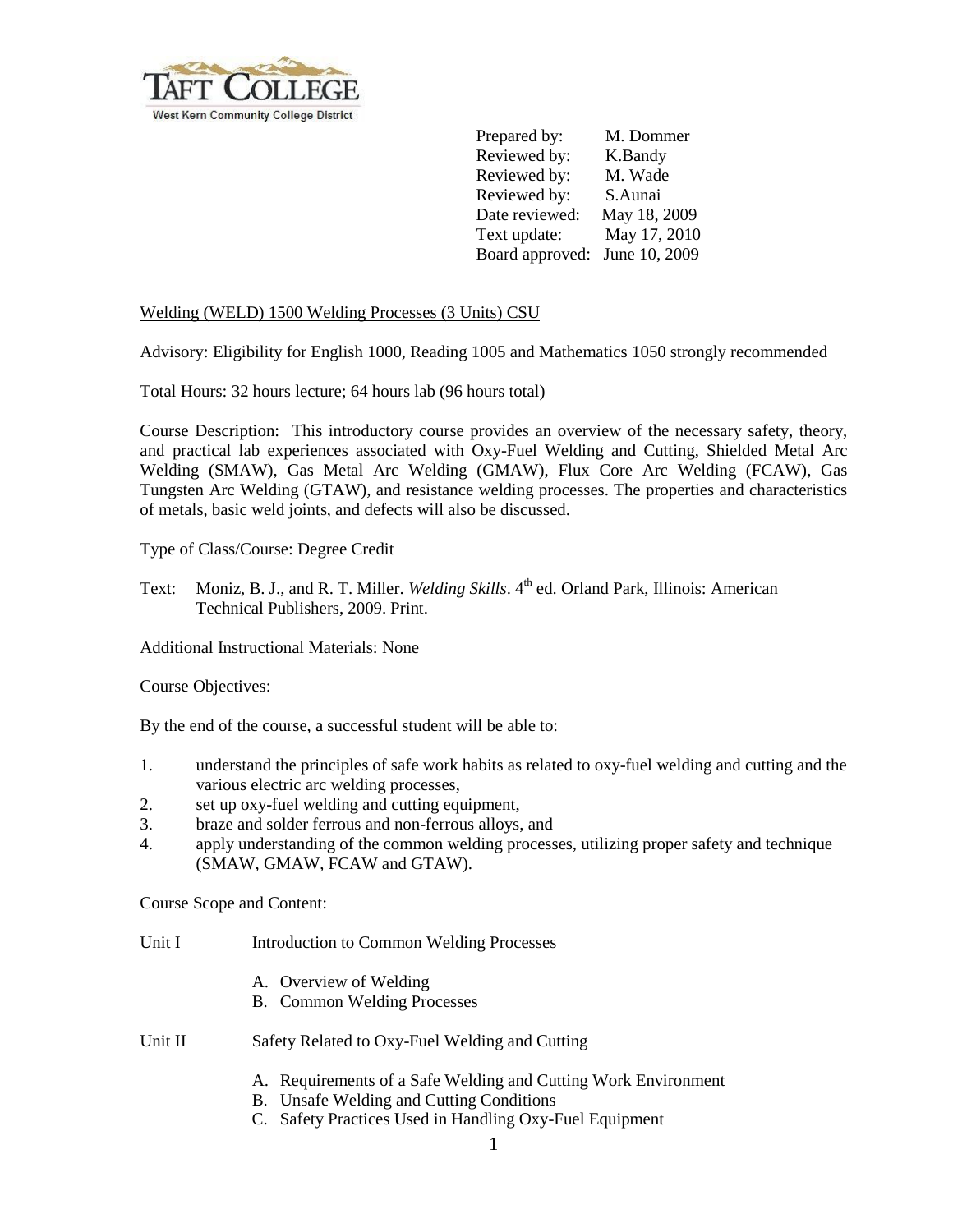

West Kern Community College District

D. Set Up and Safety Operation of Electric Arc Welding and Oxy-Fuel Equipment

| Unit III  | Operation of Oxy-Fuel Equipment                                                                                                                               |
|-----------|---------------------------------------------------------------------------------------------------------------------------------------------------------------|
|           | A. Set up of Oxy-Fuel Equipment<br><b>B.</b> Oxy-Fuel Cutting Techniques                                                                                      |
| Unit IV   | Brazing, Soldering and Silver Soldering                                                                                                                       |
|           | A. Correct Technique for Soft Soldering.<br><b>B.</b> Braze Various Weld Joints<br>C. Silver Soldering                                                        |
| Unit V    | Shielded Metal Arc Welding (SMAW)                                                                                                                             |
|           | A. Overview and Introduction<br>B. Shielded Metal Arc Welding (SMAW) Equipment<br>C. Shielded Metal Arc Welding (SMAW) Processes and Techniques               |
| Unit VI   | <b>Electrical Concepts and Terminology</b>                                                                                                                    |
|           | A. Electrical Concepts<br><b>B.</b> Electrical Terminology                                                                                                    |
| Unit VII  | Practical Usage and Application                                                                                                                               |
|           | A. Welding Electrodes<br><b>B.</b> Joint Design                                                                                                               |
| Unit VIII | Gas Metal Arc Welding (GMAW)                                                                                                                                  |
|           | A. Overview and Introduction<br>B. Basic Gas Metal Arc Welding (GMAW) Equipment<br>C. Gas Metal Arc Welding (GMAW) Processes and Techniques<br>D. Application |
| Unit IX   | Flux Core Arc Welding (FCAW)<br>A. Overview and Introduction<br>B. Flux Core Arc Welding (FCAW) Processes and Techniques<br>C. Application                    |
| Unit $X$  | Gas Tungsten Arc Welding (GTAW)<br>A. Overview and Introduction<br>B. Gas Tungsten Arc Welding (GTAW) Processes and Techniques<br>C. Application              |
| Unit XI   | <b>Welding Careers and Future Training</b><br>A. Future Training Opportunities<br>B. Possible Career Options and Types                                        |